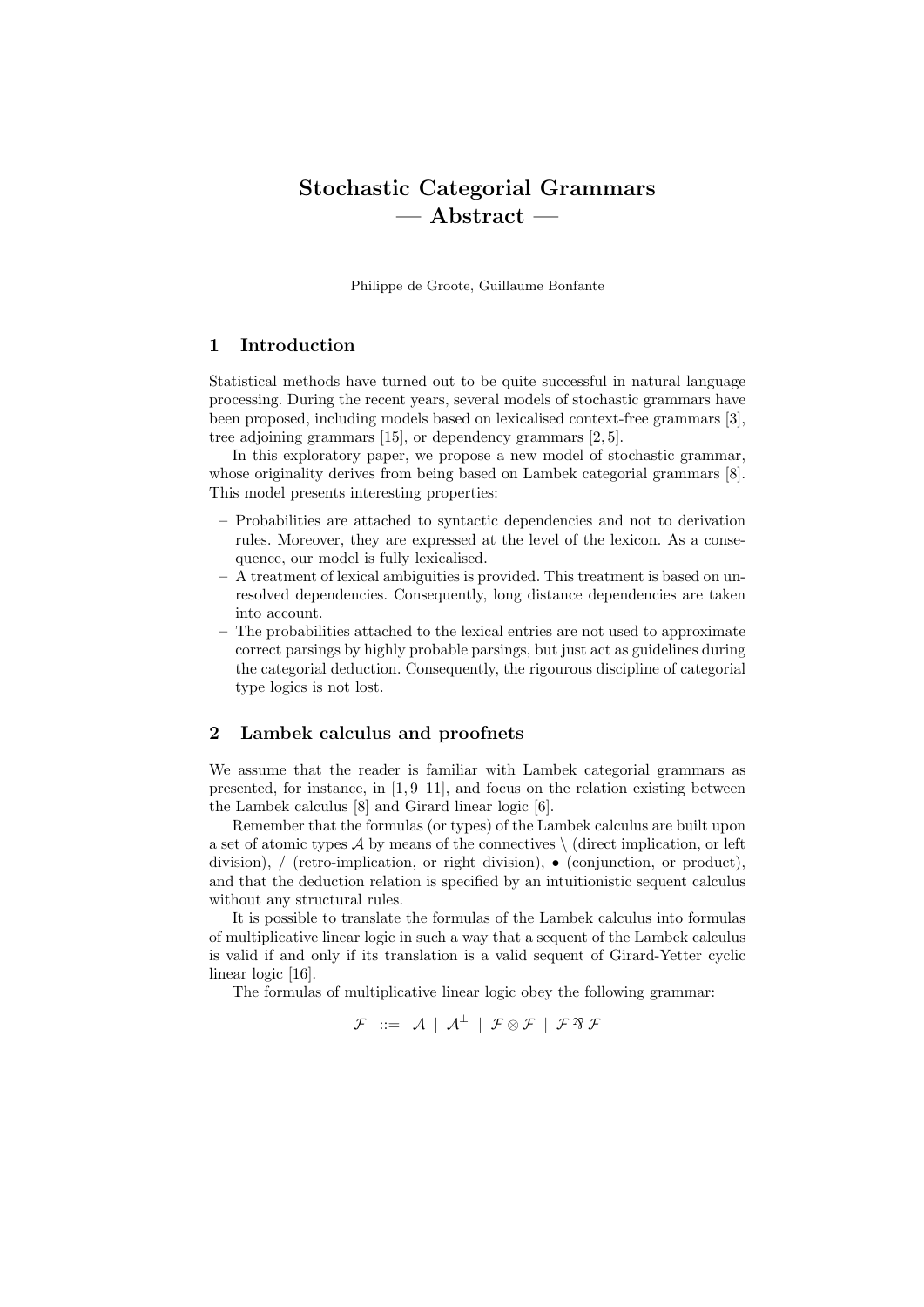where the unary connective  $\perp$  denotes the linear negation, and the binary connectives  $\otimes$  (tensor) and  $\hat{\gamma}$  (par) correspond to multiplicative conjunction and disjunction respectively.

The deduction relation of cyclic linear logic is specified by means of a classical one-sided sequent calculus, and the translation  $\lbrack \cdot \rbrack$  of a Lambek sequent into such a classical sequent is defined as follows:

$$
[[A_0, \ldots, A_n - A]] = -[[A_0]^-, \ldots, [[A_n]^-, [[A]]^+
$$

where:

1.  $[[A]]^- = A^{\perp}$ , for A an atomic type, 2.  $[[A \bullet B]]^- = [[A]]^- \mathfrak{B}[[B]]^-$ 3.  $[[A \setminus B]]^- = [[A]]^+ \otimes [[B]]^ 4. \ \ \mathbf{A} \mathbf{A} \mathbf{B} \mathbf{B}^{-} = \mathbf{A} \mathbf{A}^{-} \otimes \mathbf{B} \mathbf{B}^{-}$ 5.  $\[\mathbb{A}\]^{+} = A$ , for A an atomic type 6.  $[[A \bullet B]]^+ = [[B]]^+ \otimes [[A]]^+$ 7.  $\overline{[\hspace{-.10em}][}A \setminus B\overline{]\hspace{-.10em}]}^+ = \overline{[\hspace{-.10em}][}B\overline{]\hspace{-.10em}]}^+ \mathfrak{B} \overline{[\hspace{-.10em}][}A\overline{]\hspace{-.10em}]}^-$ 8.  $[[A/B]]^+ = [[B]]^- \mathfrak{B}[[A]]^+$ 

The above translation allows proof-nets for the Lambek calculus to be defined [7, 13, 14].

Let  $A_0, \ldots, A_n$  – A be a sequent of the Lambek calculus. The proof-frame corresponding to this sequent is defined to be the sequence of formula trees  $[[A_0]]^-, \ldots, [[A_n]]^-, [[A]]^+.$ 

Given a proof-frame, an axiom link is an edge between two leaves of the proof-frame such that the literals decorating these leaves are dual of each other (i.e., A and  $A^{\perp}$ ). The two leaves connected by such an axiom link are called the conclusions of the axiom link. A proof-frame being a sequence of trees (rather than a multiset), one distinguishes between the left and the right conclusion of an axiom link.

A proof-structure consist of a proof-frame and a set of axiom links such that:

- 1. each leaf of the proof-frame is the conclusion of exactly one axiom link;
- 2. the axiom links do not cross; more precisely, for any two axiom links A and B, with left and right conclusions  $A_l$ ,  $A_r$  and  $B_l$ ,  $B_r$  respectively, it is not the case that  $A_l < B_l < A_r < B_r$ , where  $\lt$  is the order in which the literals occur in the yield of the proof-frame.

It is not the case that any proof-structure may be interpreted as a proof of the sequent corresponding to the proof-frame. A proof-structure that corresponds to an actual proof is called a proof-net. There are several correctness conditions, in the literature, that allow the proof-nets to be distinguished from the other proof-structures. Girard's long trip condition [6] and Danos-Regnier criterion [4] are such correctness conditions.

Proof-nets may be considered as the categorial equivalent of parse trees. For instance, according to the following type assignment: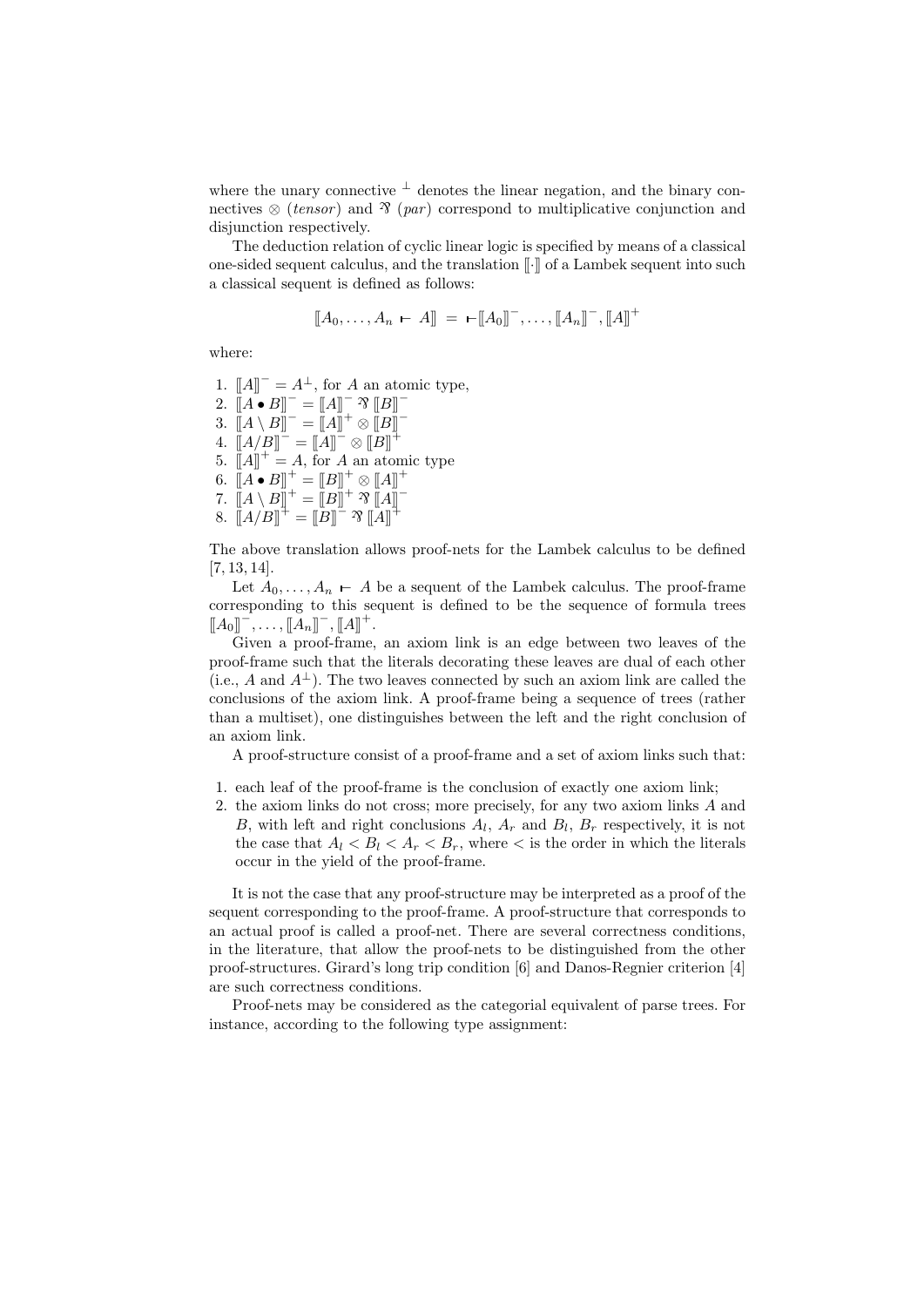#### le:  $sn/n$ , lit:  $(np \setminus s)/np$ , livre: n, Pierre: np, que:  $(n \setminus n)/(s/np)$ ,

parsing the french noun phrase le livre que Pierre lit (the book that Pierre reads) yields the following proof-net:



#### 3 Stochastic Categorial Grammars

Consider a lexical entry  $\omega$  whose assigned type is  $A/B$ . The rough intuition behind such a type assignment is that  $\omega$  is a word that takes a constituent of type  $B$  on its right in order to form a constituent of type  $A$ . It does not mean, however, that in any grammatical sentence involving  $\omega$  there is necessarily a constituent of type B on the right side of  $\omega$ . At the proof-net level, it means that an atomic type B occurring in a type  $A/B$  is not necessarily the left conclusion of an axiom link. As a counterexample, consider the proof-net given in the previous section. While the word *lit* is assigned the type  $(np \setminus s)/np$ , the second occurrence of np in this type is the right conclusion of an axiom link.

The quite simple idea behind the stochastic model we propose is to assign to each leaf of a proof-frame the probability that this leaf be the left conclusion of an axiom link. Clearly this probability does not depend only of the literal that is attached to the leaf, but on the whole context. In order to obtain a lexicalized model, we make the simplifying hypothesis that the probability assigned to a leaf depends only on the word whose type contains this leaf. In spite of its simplicity, this hypothesis is sufficient to allow interesting word order constraints to be expressed. For instance, the verb which serves as a head for the relative introduced by a relative pronoun such as que occurs necessarily after the pronoun. On the other hand, the noun or the noun phrase that is modified by the relative occurs necessarily before the pronoun. Consequently, in the type assigned to que, which is  $(n \n\langle n \rangle / (s / np)$ , the first occurrence of n will be assigned probability 0 and s and np will be assigned probability 1.

#### 4 Operational interpretation of the parameters

As observed by Morrill [12], the structure of the proof-nets suggests a left-toright incremental parsing procedure. This procedure may be implemented by a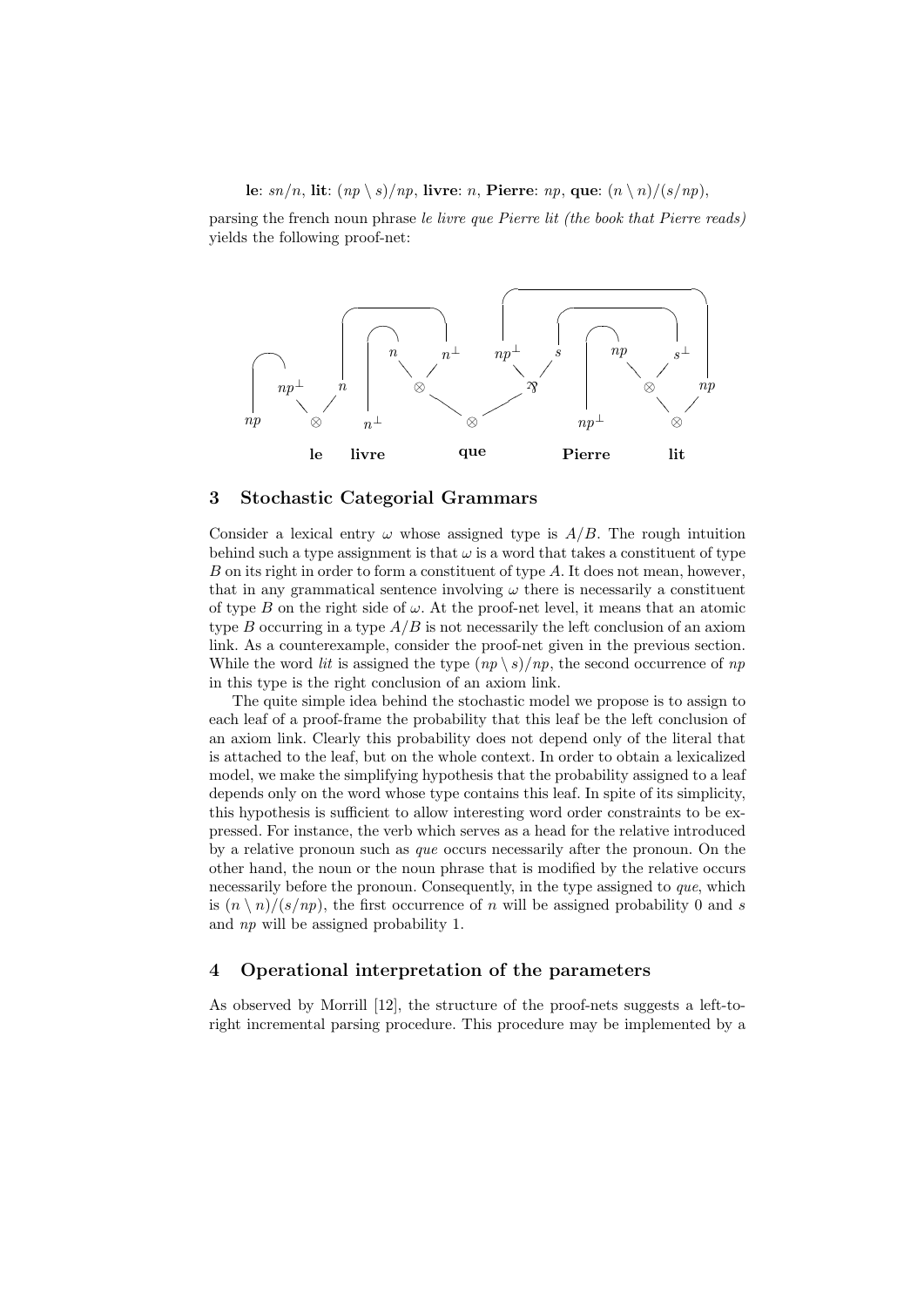non-deterministic pushdown automata that takes a proof-frame as input, and scans the yield of this proof-frame from left to right. Two moves are possible:

- 1. push the current literal and read the next literal from the yield;
- 2. erase the top of the stack provided it is the dual of the current literal, and read the next literal from the yield.

The second type of move, which amounts to creating an axiom link, is submitted to a correctness condition, akin to Danos-Regnier, that ensures that the possible proof-structures resulting from machine runs are indeed proof-nets.

Now, consider some machine run that successfully produces a proof-net. It is easy to see that this resulting proof-net is such that a leaf of its proof-frame is the left conclusion of an axiom link if and only if the corresponding literal was pushed on the stack during the machine run. Consequently, the probability we attach to a literal may be interpreted as the probability that a move of the first type acting on this literal leads to a successful parsing.

# 5 Taking into account lexical ambiguity

It is often assumed, in the literature, that a parser takes a tagged sentence as input and, consequently, that lexical ambiguity is handled by a part of speech tagger. We do not make this assumption and incorporate a stochastic treatment of lexical ambiguity within our model. Consider the two following sentences in which the french word *le* occurs with two different types. In the first sentence, it is used as a determiner, and is assigned the type  $np/n$ . In the second sentence it is used as a clitic pronoun, and is assigned the type  $(np \setminus s)/((np \setminus s)/np)$ .



Now consider the content of the stack of the automaton described in Section 4, just before scanning the word le. In the first case, the stack contains  $[np]$  while, in the second case, it contains  $[s np^{\perp}]$ . This information, which corresponds to the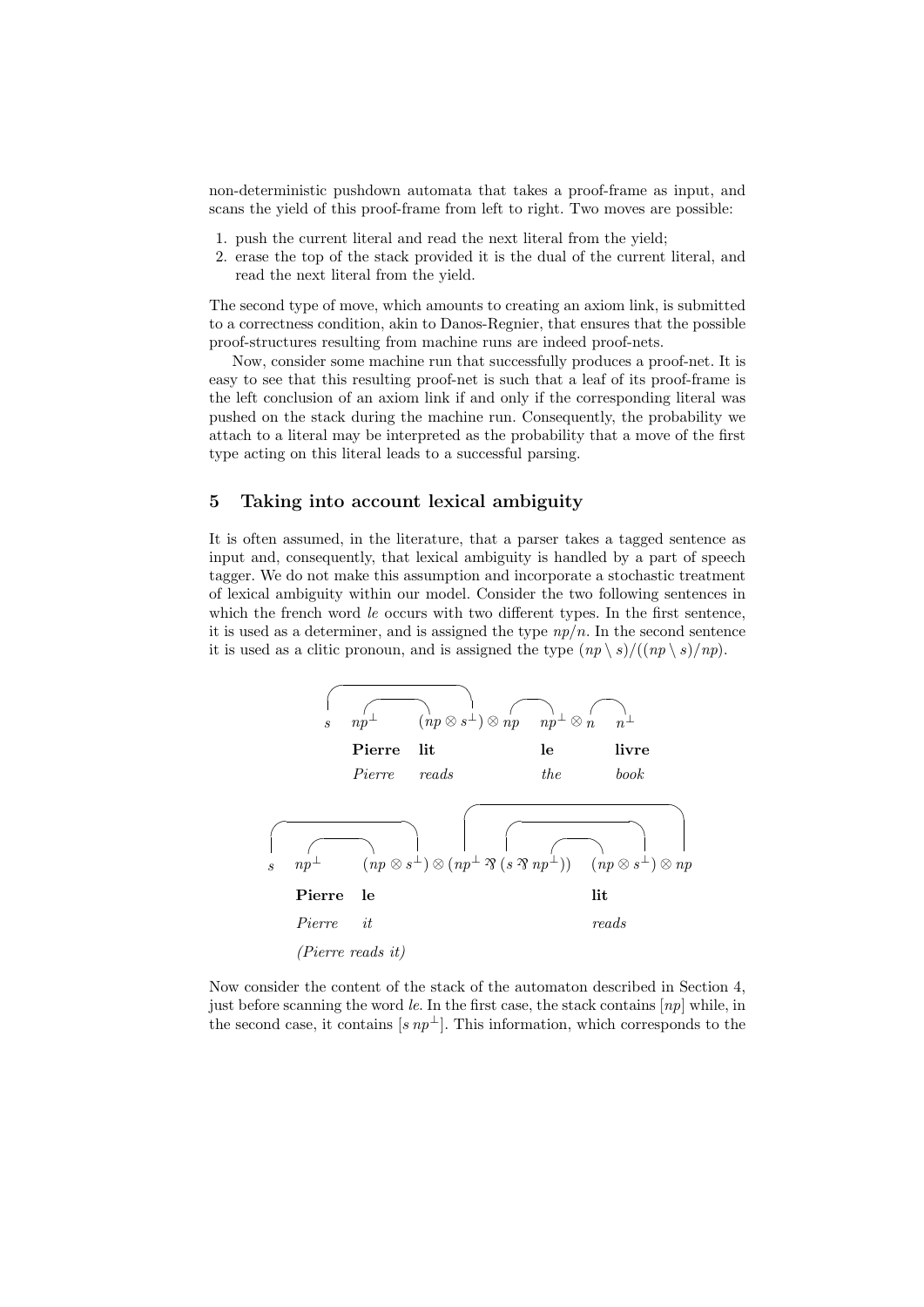unresolved dependencies, may be used to predict the type that must be chosen for le. Remark that this proposal allows long distance dependencies to be taken into account, which is not the case with taggers based on n-grams or on hidden Markov models.

We are now in a position of giving a formal definition of our model of stochastic categorial grammar. Let A be a set of atomic types. The set  $WT(\mathcal{A})$  of weighed types is inductively defined as follows:

- 1.  $(A, \rho) \in WT(\mathcal{A})$  whenever  $A \in \mathcal{A}$  and  $\rho \in [0, 1];$
- 2.  $A \bullet B, A \setminus B, A/B \in WT(A)$  whenever  $A, B \in WT(A)$ .

A stochastic Lambek grammar is then defined to be 5-tuple  $\langle A, \Sigma, \mathcal{L}, (\alpha_{\sigma})_{\sigma \in \Sigma}, S \rangle$ where:

- 1. A is a finite set of atomic types;
- 2.  $\Sigma$  is a finite set of terminal symbols.
- 3.  $\mathcal{L}: \Sigma \to 2^{WT(\mathcal{A})}$  is a function that assigns to each terminal symbol a nonempty finite set of weighed types.
- 4.  $(\alpha_{\sigma})_{\sigma \in \Sigma}$  is an indexed family of functions  $\alpha_{\sigma} : (\mathcal{A} \cup \mathcal{A}^{\perp}) \times \mathcal{L}(\sigma) \to [0, 1]$  such that for any  $\sigma \in \Sigma$  and any  $A \in (\mathcal{A} \cup \mathcal{A}^{\perp})$

$$
\sum_{T \in \mathcal{L}(\sigma)} \alpha_{\sigma}(A, T) = 1.
$$

The interpretation of these probability functions is as follows:  $\alpha_{\sigma}(A, T)$  gives the probability that  $\sigma$  has type T when the top of the stack is A.

5.  $S \in \mathcal{A}$  is the distinguished type of the grammar.

## 6 Conclusions

This paper reports first steps towards the definition of stochastic categorial grammars. The simple model we have presented is based on the associative Lambek calculus, which is non commutative. As well known (see for instance [10]), there are several phenomena (crossed dependencies, medial extraction,...) that cannot be accomodated in a purely non commutative setting. On might adapt the model in order to allow for partial commutativity. The idea is to provide the abstract machine described in Section 4 with new types of moves. For instance, one could define a move that would consist in poping a non-top element of the stack. Several variations are possible, the tuning of which requires real size experimentation. To this end, we are currently developping parsing procedures and parameter estimation techniques. These algorithms run in polynomial time provided that the depth of the stack of the abstract machine is bounded, which is a sound hypothesis after Morrill's analysis of acceptability [12].